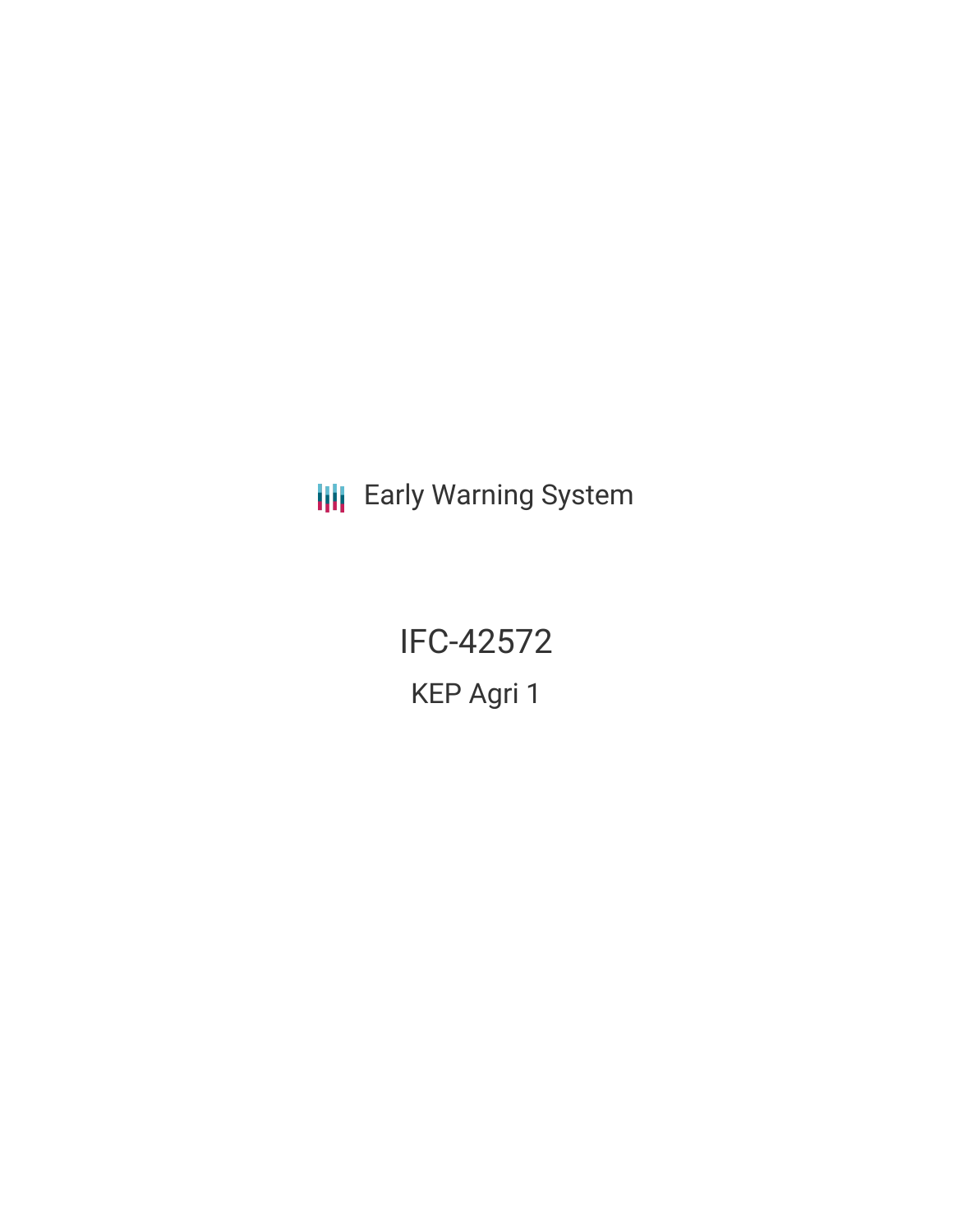# **Quick Facts**

| <b>Countries</b>               | Kosovo                                  |
|--------------------------------|-----------------------------------------|
| <b>Financial Institutions</b>  | International Finance Corporation (IFC) |
| <b>Status</b>                  | Approved                                |
| <b>Bank Risk Rating</b>        | FI                                      |
| <b>Voting Date</b>             | 2019-10-07                              |
| <b>Borrower</b>                | <b>KEP TRUST</b>                        |
| <b>Sectors</b>                 | Agriculture and Forestry, Finance       |
| <b>Investment Type(s)</b>      | Loan                                    |
| <b>Investment Amount (USD)</b> | $$8.00$ million                         |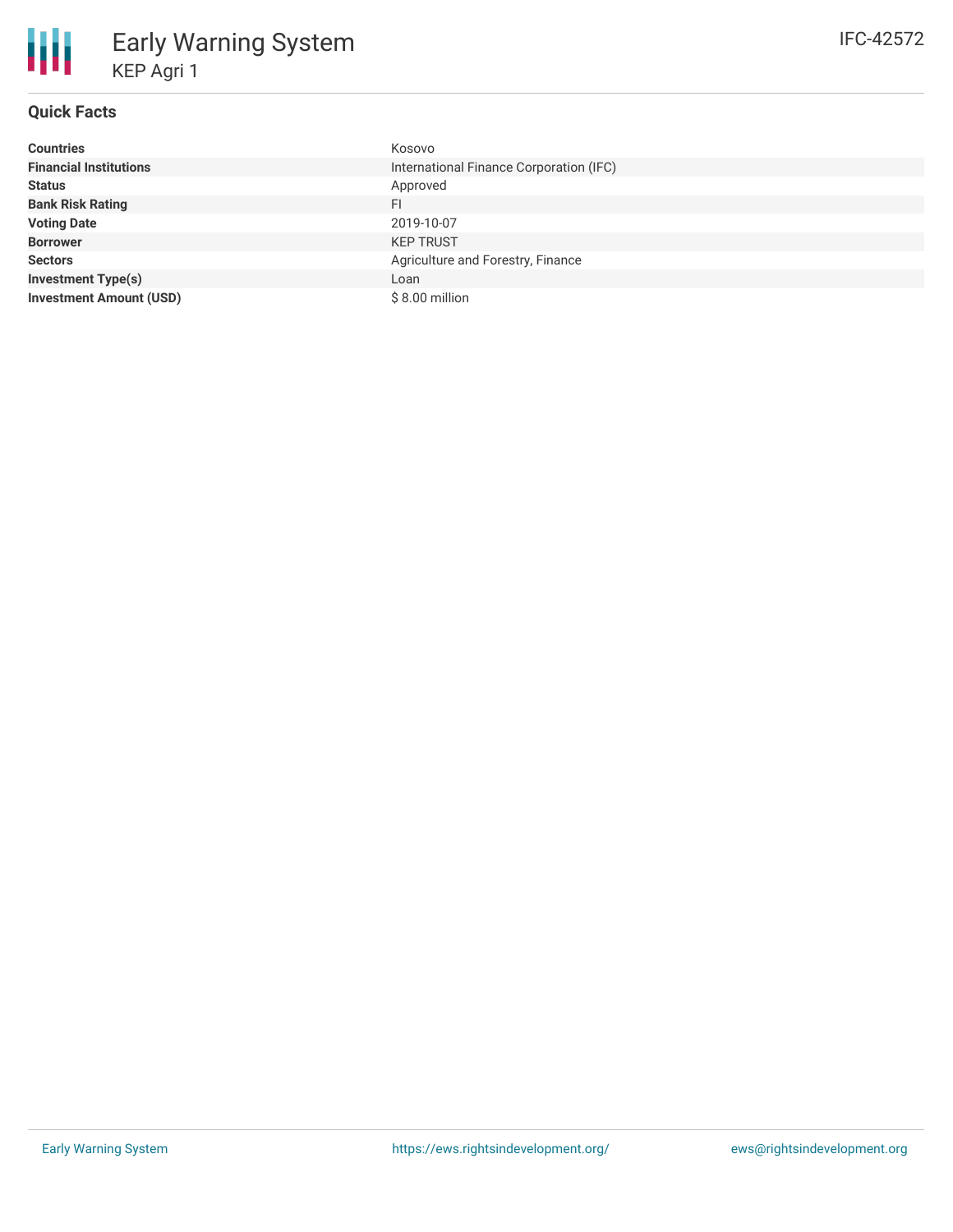

#### **Project Description**

According to the Bank's website, this project finances on-lending to micro- and small-enterprises with at least 50 percent of the proceeds to be used for lending to agribusiness borrowers including farmers.

Environmental risk categorisation: FI-3.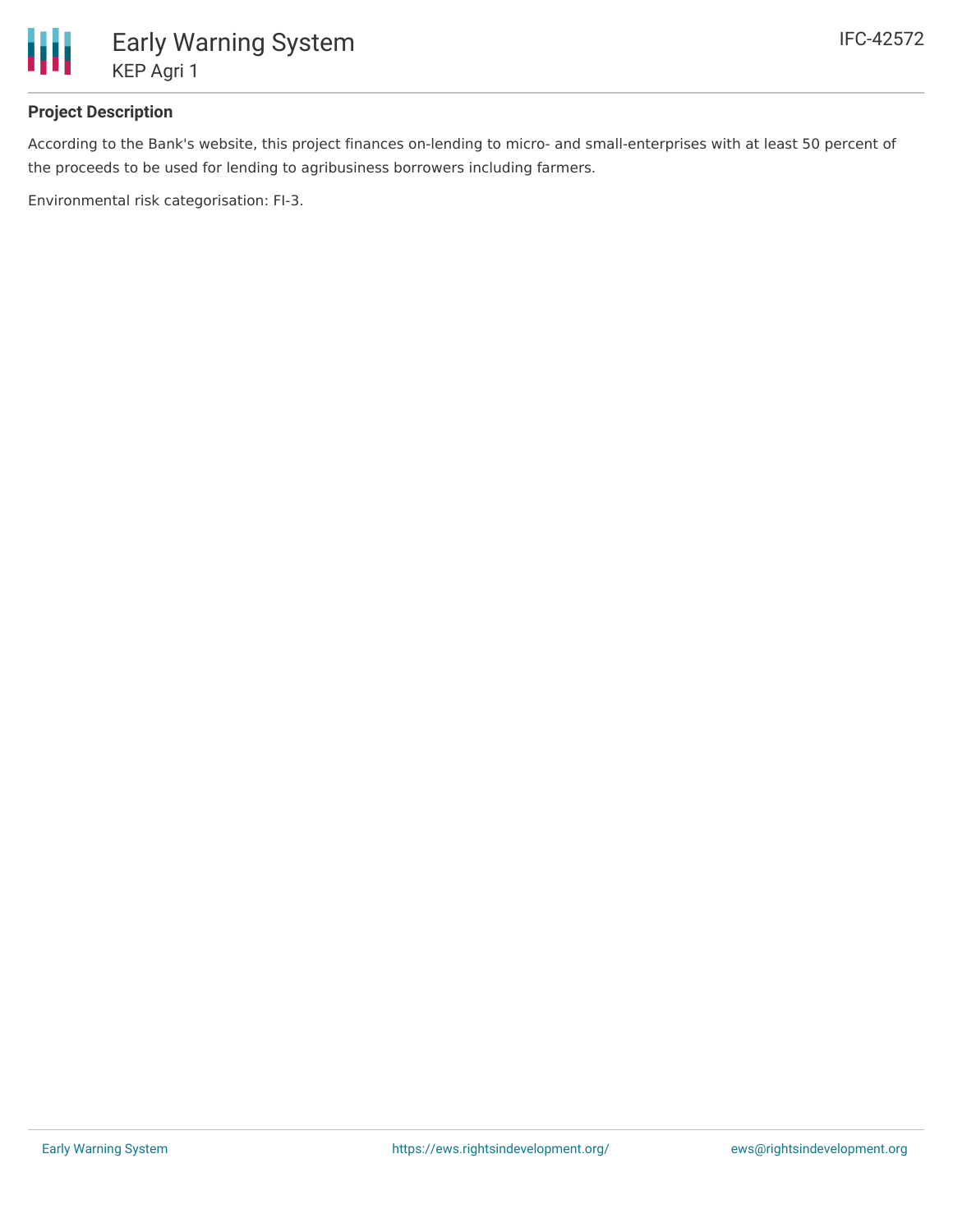### **Investment Description**

• International Finance Corporation (IFC)

#### **Financial Intermediary**

Financial Intermediary: A commercial bank or financial institution that receives funds from a development bank. A financial intermediary then lends these funds to their clients (private actors) in the form of loans, bonds, guarantees and equity shares. Financial intermediaries include insurance, pension and equity funds. The direct financial relationship is between the development bank and the financial intermediary.

• KEP [Trust](file:///actor/239/) (Financial Intermediary)